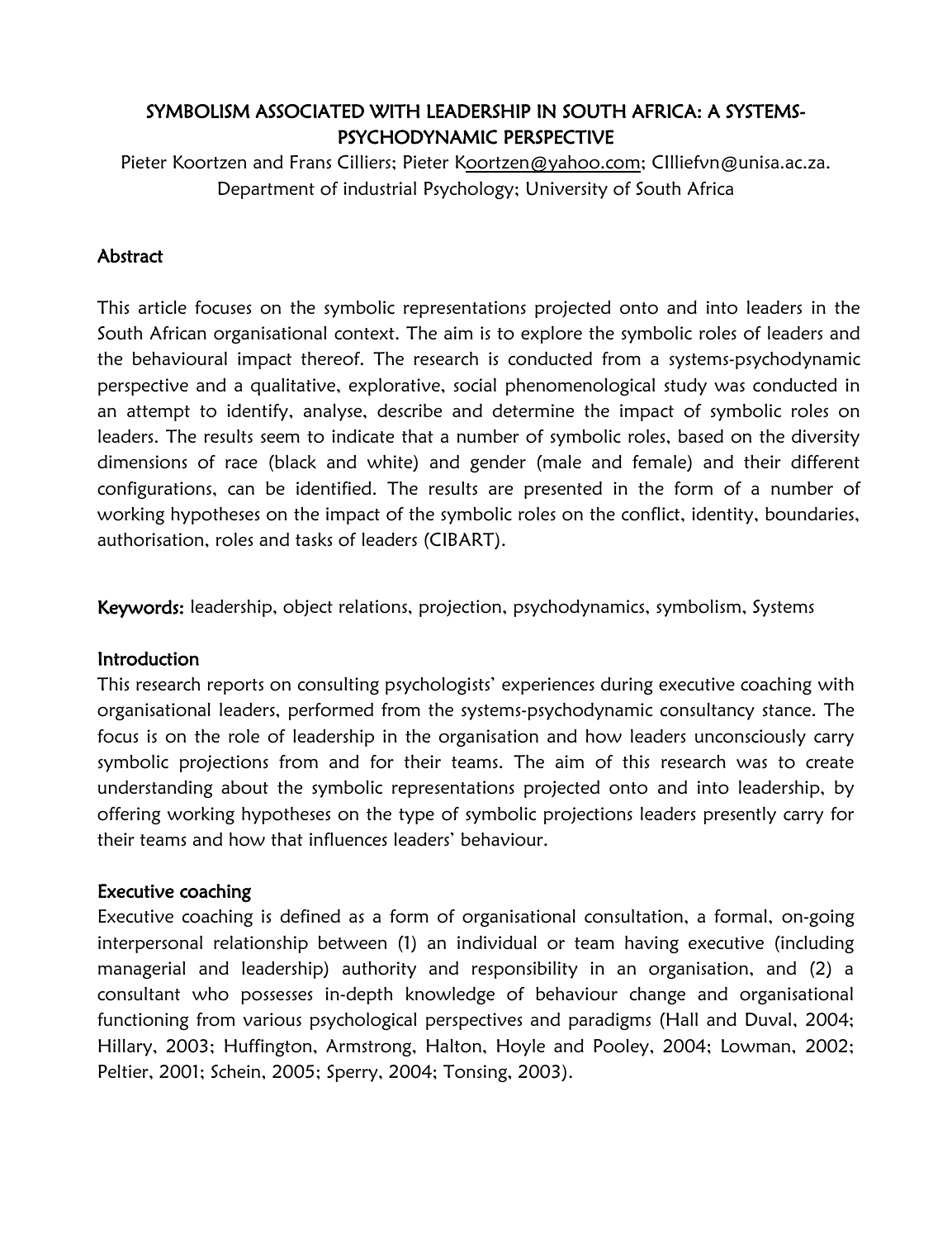The aim of executive coaching is to develop the organisation, its staff members and, specifically, the leadership of the system towards enhanced productivity, through intrapersonal, interpersonal and leadership growth in the role of the leader (Clutterbuck, 2003; Garman, Whiston and Zlatoper, 2000; Goldsmith, Lyons and Freas, 2000; Kilburg, 2000; King and Eaton, 1999; Meyer and Fourie, 2004; Peltier, 2001; Sperry, 2004).

The authors have been involved in executive coaching with leaders for some years. Generally, their aim is to fine-tune the leadership competencies of individuals in terms of job performance, and the maintenance and building of interpersonal relationships. In conducting role analyses with leaders and in clarifying their roles, the authors became aware that leaders are unconsciously influenced by their colleagues and teams. Specifically, a number of symbolic roles that leaders take up and/or are given by their colleagues and teams are coming to the fore. These roles seem to complicate the leadership role and de-authorise the incumbents.

## The systems-psychodynamic consultancy stance

Because the studied behaviour lies 'below the surface5 (see Huffington et al, 2004), it was decided to conduct this study from the systems-psychodynamic consultancy stance. The conceptual origins of this perspective can be found in classic psychoanalysis, group relations theory and open systems theory (Miller, 1976; 1993). Consulting from this stance to leaders and teams has a primary task and this can be described as pushing the boundaries of awareness to better understand the deeper and covert meaning of organisational behaviour, including the challenges of management and leadership (Czander, 1993). This primary task is attended to during executive coaching, when leaders are offered opportunities to explore both conscious and unconscious processes, which includes an exploration of the symbolic roles they take up in a group (Huffington et al 2004).

In using a systems-psychodynamic perspective, it is assumed that the emotional task of the organisation is filled with chaos, a lack of control and difficult experiences such as competition, rivalry, jealousy, envy, hate, hostility and aggression which makes leadership difficult and relationships, relatedness and containment complex (French and Vince, 1999; Gould, Stapley and Stein, 2001). The specific nature of the perspective, as applicable to this research, can be summarised as follows (Koortzen and Cilliers, 2002; Neumann, Kellner and Dawson- Shepherd, 1997; Obholzer and Roberts, 1994):

 $\triangleright$  It is a developmentally focused, psycho-educational stance, which is used to understand the deep and covert behaviour in the system, and is based on the five basic behavioural assumptions of dependency, fight/flight, pairing, oneness and we-ness (Bion, 1961; 1970; Lawrence, Bain and Gould, 1996; Turquet, 1974),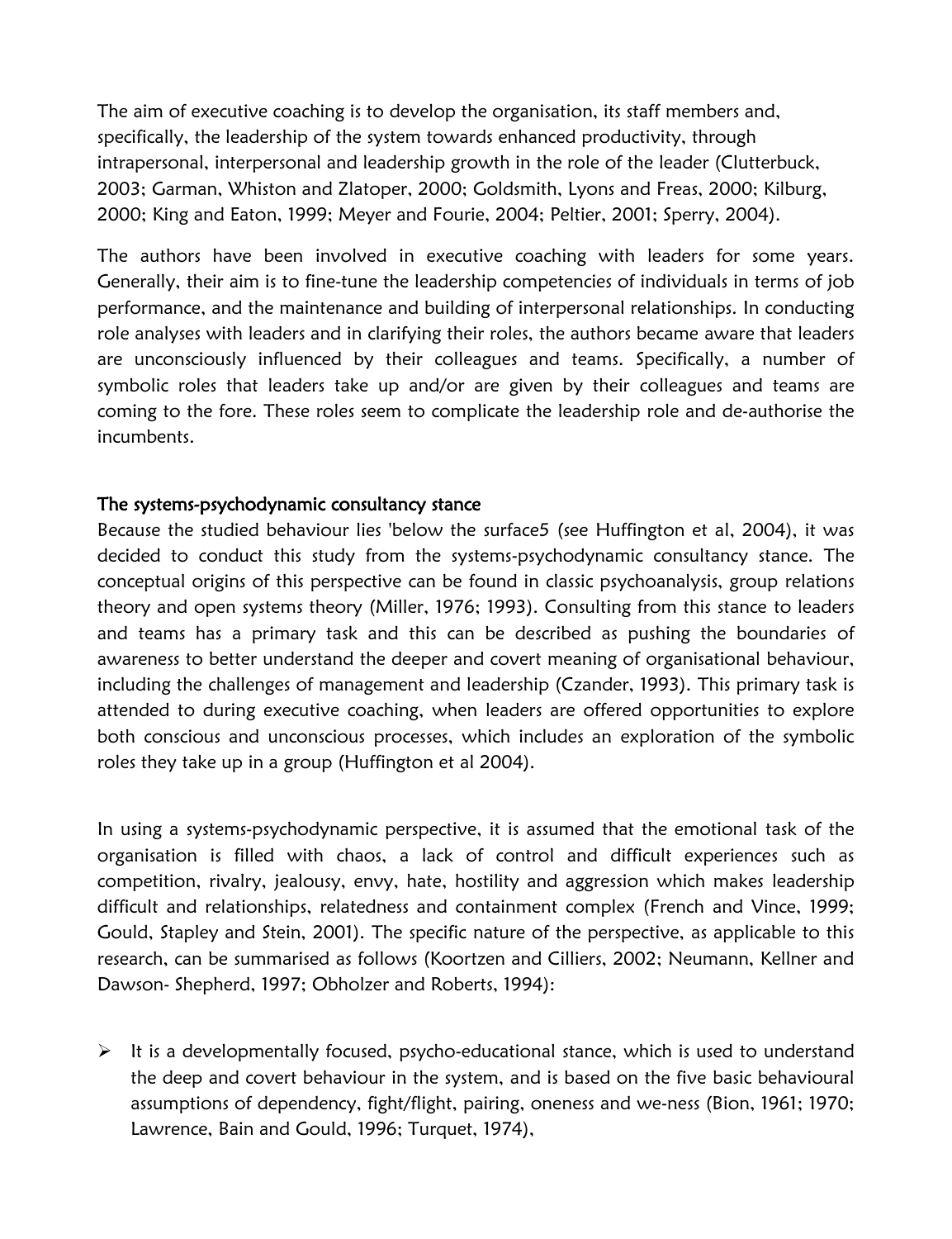- $\triangleright$  It involves a socio-technical perspective which focuses on the interrelationships between the psychological (consisting of culture, group process, roles, role configurations and tasks) and organisational boundaries (such as the formal design and structures) (Colman and Bexton, 1975).
- $\triangleright$  The coach's task involves interpreting and formulating working hypotheses about how the conscious (overt) and unconscious (covert) dynamics and behaviours (attitudes, beliefs, fantasies, conflicts, core anxieties, social defences, patterns of relationships and collaboration) influence task performance (Peltier, 2001).
- $\triangleright$  It focuses on the exploration of how unwanted feelings and experiences are split off and projected onto particular parts, such as the leader who may have the valance to receive and carry the specific projections and contain them on behalf of the system (Klein, 1975).
- $\triangleright$  Awareness is created of how these introjective/projective identification and process roles are different from their formally sanctioned roles (Obholzer and Roberts, 1994).

It also involves investigating and exploring how symbols are used in the splitting off of parts of the leader. If one part of the leader is used to carry a preferred symbol in this manner, it implies that the other is not interacting with the leader as a total person (Wells, 1980). To facilitate this work in coaching, the authors designed the CIBART consulting model (Cilliers and Koortzen, 2005), which consultants typically use to work with the leader's anxieties and confusion about a number of dynamic behavioural aspects (Koortzen and Cilliers, 2002). The model consists of six interrelated constructs and assists consultants in exploring intrapersonal, interpersonal and inter-group conflicts. The constructs are conflict, identity, boundary, authorisation, role and task. These can be described as follows:

- Conflict refers to splits experienced within the self, between the self and others, inside groups and between groups.
- Identity refers to the realisation of what the individual leader stands for and what lies within one's own boundary.
- Boundary refers to the line and/or space between parts of the system (the individual, the interpersonal relationship as well as the group of individuals).
- Authorisation refers to the positive energy granted to the individual from above, from below as well as from within (the individual himself or herself).
- Role refers to the position the individual or leader takes up which could be based on the normative (the job content), the experiential (the individual leader's own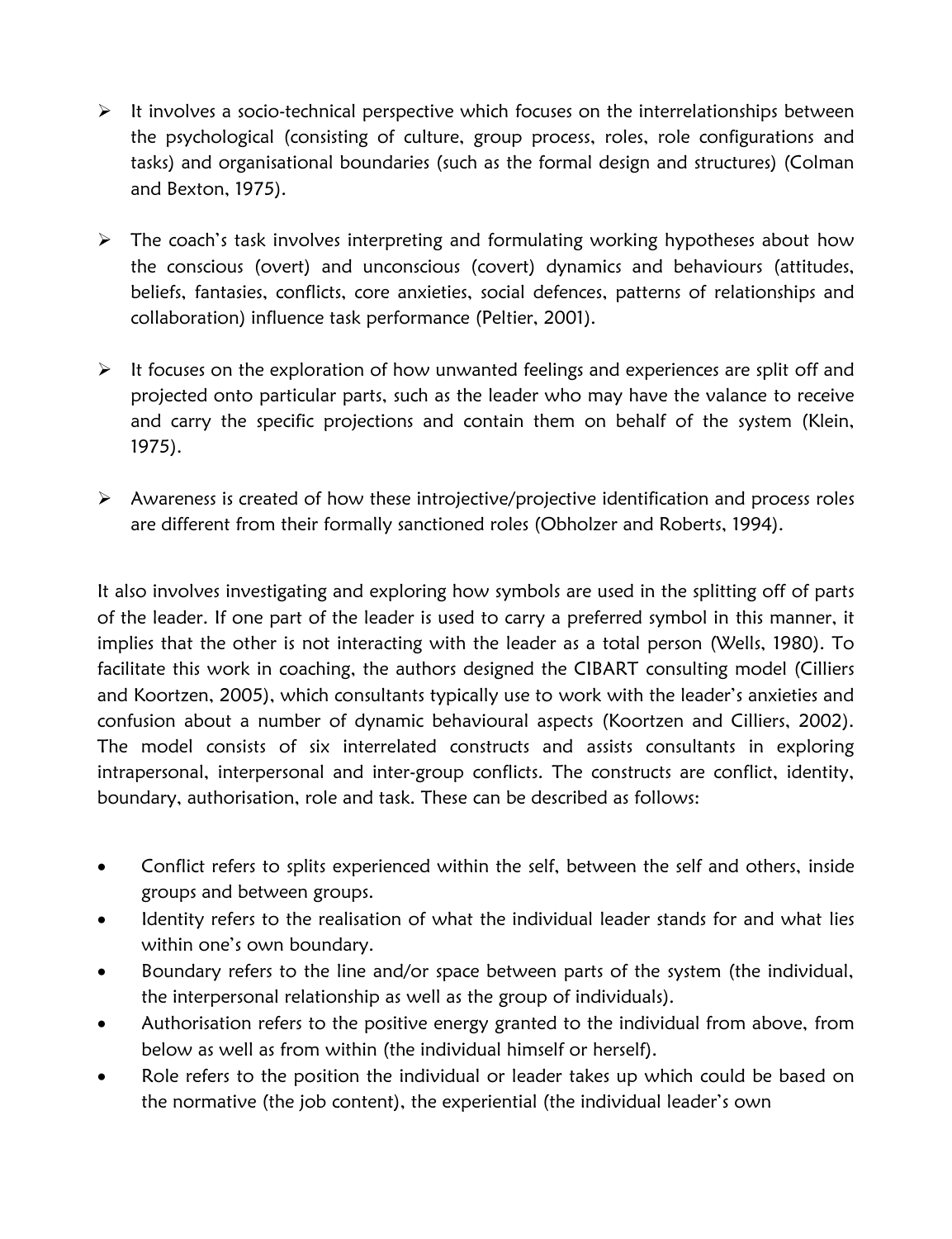- experience of how he or she is performing tasks) or the phenomenal (others' experiences of how the individual leader is taking up the role). Symbolic roles may originate in others' view of the leader; these roles are then projected onto and into the leader.
- Task refers to the building blocks of the role and includes what the individual does hourly, daily or monthly.

During coaching, all of the above are applicable. In this research, the focus was primarily on the role of the leader and the confusion being projected onto and into him or her from the outside.

## Psychodynamic processes, role confusion and developing symbolic roles

This article explores the concept of 'taking up a role and managing oneself in a role'. To take up an organisational or team role implies uncertainty and risk (Czander, 1993; Hirschhorn, 1993; Lawrence, 1999). Anxiety is not simply rooted in a person's internal voices or private preoccupations, but reflects real threats to professional identity. If the individual's anxiety is too great or too difficult to bear, the person may escape by stepping out of role. Anxiety is transformed along a chain of interactions through the psychological processes of introjection and projection. Psychological violence happens inside the individual as a result of the interplay between anxiety caused by real uncertainty and anxiety created by threatening voices within. These mostly parental voices punish the individual and, paradoxically, the individual can feel bad even before he or she has failed in reality. This anxiety chain leads people to violate boundaries and people. When anxiety mobilises behaviour, the individual, at times, experiences other people not as they are, but as the person needs them to be, so that the other person can play a role in the individual's internal drama (Lawrence, 1999). In this regard, consultants often assist leaders and managers in taking up and staying in role; they also make the team aware of unconscious motives and attempts to manipulate the leader out of role or to de-authorise the leader. This may be detrimental to the functioning of the team. The following systems-psychodynamic processes are found to explain how leaders develop or receive these roles (Colman and Geller, 1985; Klein, 1975; Menzies, 1993):

 The valence to receive and respond to specific projections can be described as a predisposition to react and identify with certain feelings. People with a strong valence for aggression, for example, may very easily pick up on the aggression of others and act on or ventilate the feelings on their behalf. Similarly, leaders may pick up on the feelings of followers and start carrying these for the team. It seems that this may often lead to behavioural changes and 'out of role behaviour'. An example of this may be a female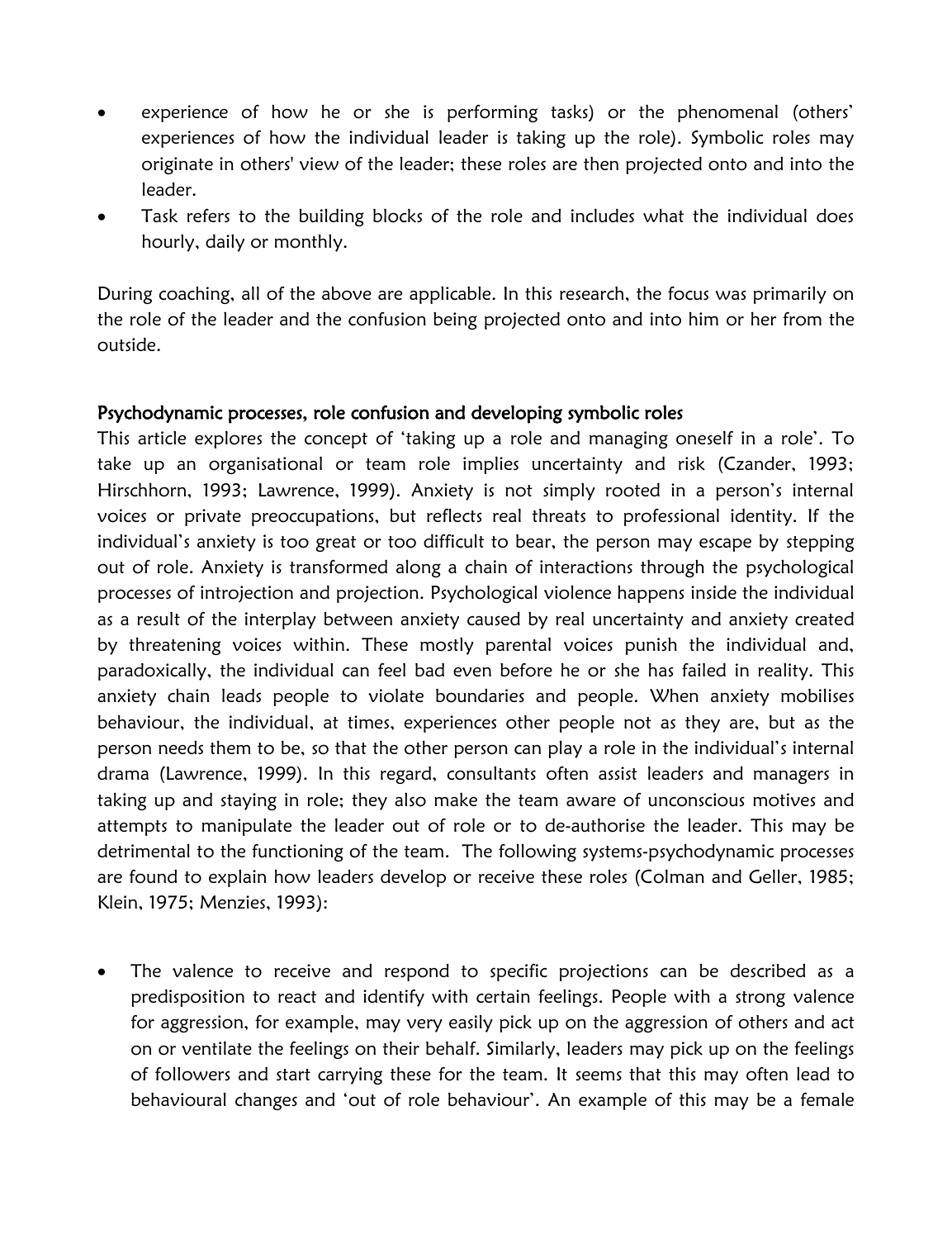leader with the valence for picking up the insecurities of followers and taking up a 'mother/nurturing' role.

- Introjection and introjected identification refers to the absorption of the external world in the self. This results in external events being perceived as own psychological processes. This process involves incorporating and internalising threats from the outside that can potentially cause anxiety by infolding them into the internal world of the subject, where they can be neutralised or alleviated. More specifically, introjection means incorporating attributes, attitudes or qualities of an absent person of high significance (e.g. an absent working mother or a recently deceased relative) into oneself. Similarly, leaders may react to the absence of an executive by exhibiting some of the person's behaviour or even taking up their role.
- Projection refers to the defence mechanism according to which a person (or team) ascribes certain unacceptable characteristics about himself or herself to another person. This is done in an unconscious way and leaders may get 'dumped' on in this way.
- Projective identification occurs when the leader identifies with whatever symbolic roles have been projected onto him or her. The person then starts acting in that specific way. This process explains how certain symbolic roles are given to leaders by others.
- Narcissistic defences refer to a denial of the external reality; the external reality is grossly reshaped to suit inner needs. Leaders with this kind of defence may voluntarily take up certain symbolic roles when these offer the needed status and prestige.

These behaviours are found to create anxiety and confusion in and for the leader to such an extent that he or she becomes incompetent even against clear evidence of knowledge, skills and a positive attitude. They also seem to end up representing a certain symbol in the group or actively play a symbolic role. To study this, the researchers used the following research design.

#### Research approach

A qualitative, explorative, social phenomenological study was conducted in an attempt to identify, analyse, describe and determine the impact of symbolic roles on leaders.

#### Research methodology

Nine consulting psychologists working from a systems-psychodynamic stance were selected as research participants. A 90-minute focus group was conducted during which the participants were asked the following question: 'In your experience, which symbolic roles do leaders take up or are given in teams and what is the impact of these roles on their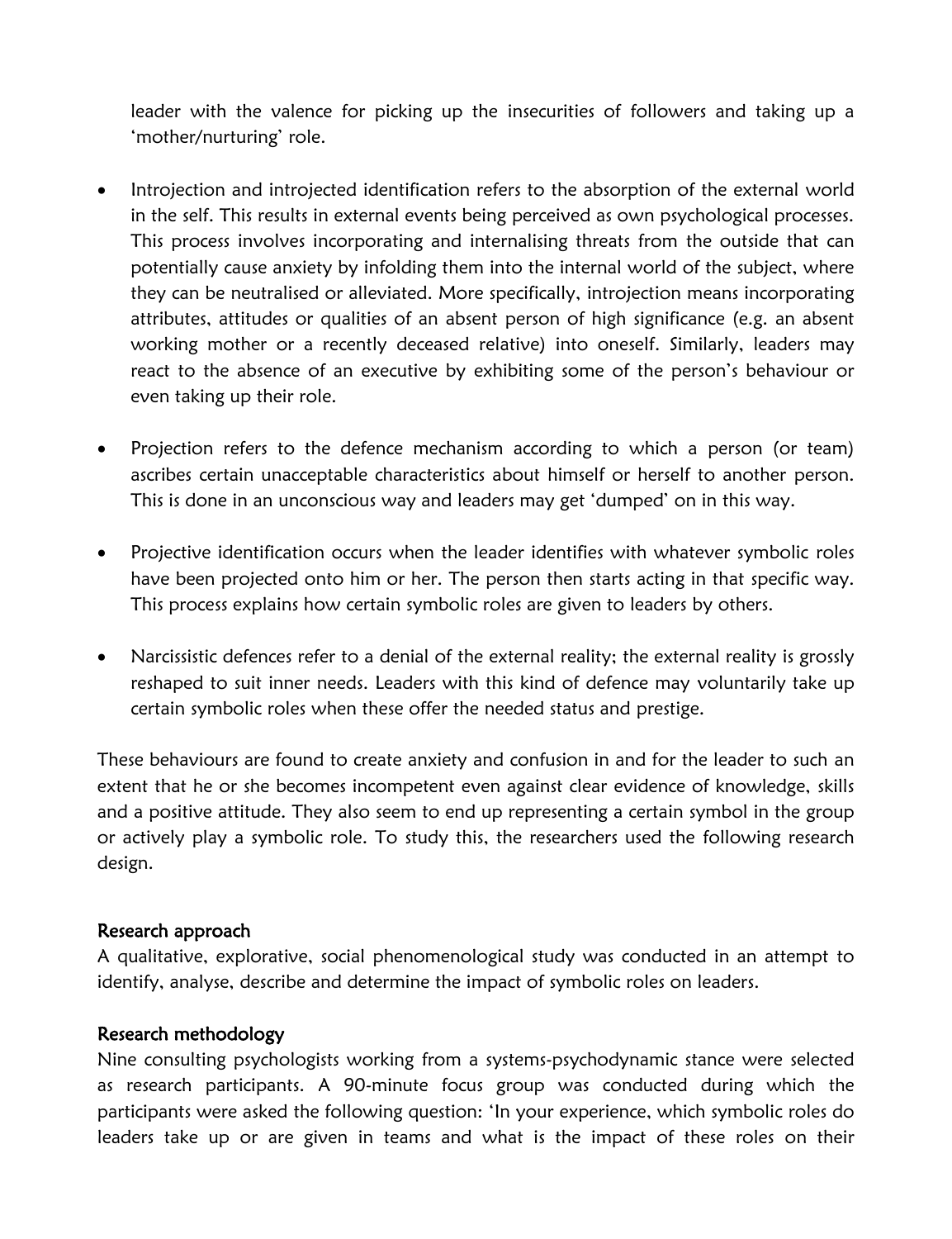functioning?' The data were analysed by means of content analyses and the systemspsychodynamic interpretive stance was used to formulate the hypotheses.

## Findings

During the focus group, the members spontaneously started speaking about leaders using object relations terms (Klein, 1975) based on the diversity dimensions of race (black and white), gender (male and female) and their different configurations so as to form six leader types. Table 1 contains the symbols and their behavioural consequences connected to the primary diversity dimensions of gender and race.

| <b>LEADER</b>                                | <b>SYMBOLIC ROLES</b>                                  | <b>BEHAVIOURAL IMPACT</b>                                                                                                                                                                                                                                                                     |
|----------------------------------------------|--------------------------------------------------------|-----------------------------------------------------------------------------------------------------------------------------------------------------------------------------------------------------------------------------------------------------------------------------------------------|
| <b>TYPES</b>                                 |                                                        |                                                                                                                                                                                                                                                                                               |
| <b>MALE</b><br><b>LEADER</b>                 | • Father figure<br>Messiah<br>$\bullet$                | Boxed in; followers act like children and deny<br>$\bullet$<br>the leader his female aspects, such as caring/<br>containing - these are then delegated to<br>females in the system; compete with the<br>leader to work him out<br>The idealised one; to be crucified/disposed of<br>$\bullet$ |
|                                              |                                                        | later                                                                                                                                                                                                                                                                                         |
|                                              | Thinker                                                | Deny him his feeling capacity<br>$\bullet$                                                                                                                                                                                                                                                    |
|                                              | Hunter<br>$\bullet$                                    | Depend on the leader; become passive,<br>$\bullet$<br>directionless                                                                                                                                                                                                                           |
|                                              | Object of evil/devil<br>$\bullet$                      | Becomes a tyrant, bully<br>$\bullet$                                                                                                                                                                                                                                                          |
| <b>BLACK</b><br><b>MALE</b><br><b>LEADER</b> | • Carrier of newness                                   | Carries the hope for the future; is forgiven for<br>$\bullet$<br>the past; forget that he may also have his own<br>issues to cope with                                                                                                                                                        |
|                                              | Just an AA candidate<br>$\bullet$                      | Tolerated for political reasons and not for his<br>$\bullet$<br>own worth; guilt Is off-loaded onto him                                                                                                                                                                                       |
|                                              | • Object of jealousy/envy                              | Different unconscious collusions to<br>$\bullet$                                                                                                                                                                                                                                              |
|                                              | from white males                                       | disempower him: opposition, belittlement,                                                                                                                                                                                                                                                     |
|                                              | Privileged one: From                                   | non-support, passive aggression                                                                                                                                                                                                                                                               |
|                                              | 'garden boy to<br>president' (Mandela)                 | Do not know where to place him socially or<br>$\bullet$<br>how to relate to him                                                                                                                                                                                                               |
| <b>WHITE</b><br><b>MALE</b><br><b>LEADER</b> | Representative of the<br>$\bullet$<br>old style/values | Put under pressure; irrelevant; disempowered,<br>$\bullet$<br>denigrated; accepted that he will not adapt to<br>newness; he is watched to not repeat the past                                                                                                                                 |
|                                              |                                                        | Needed for his expertise and hated for the                                                                                                                                                                                                                                                    |

## Table 1: Symbolic roles of leaders and behavioural consequences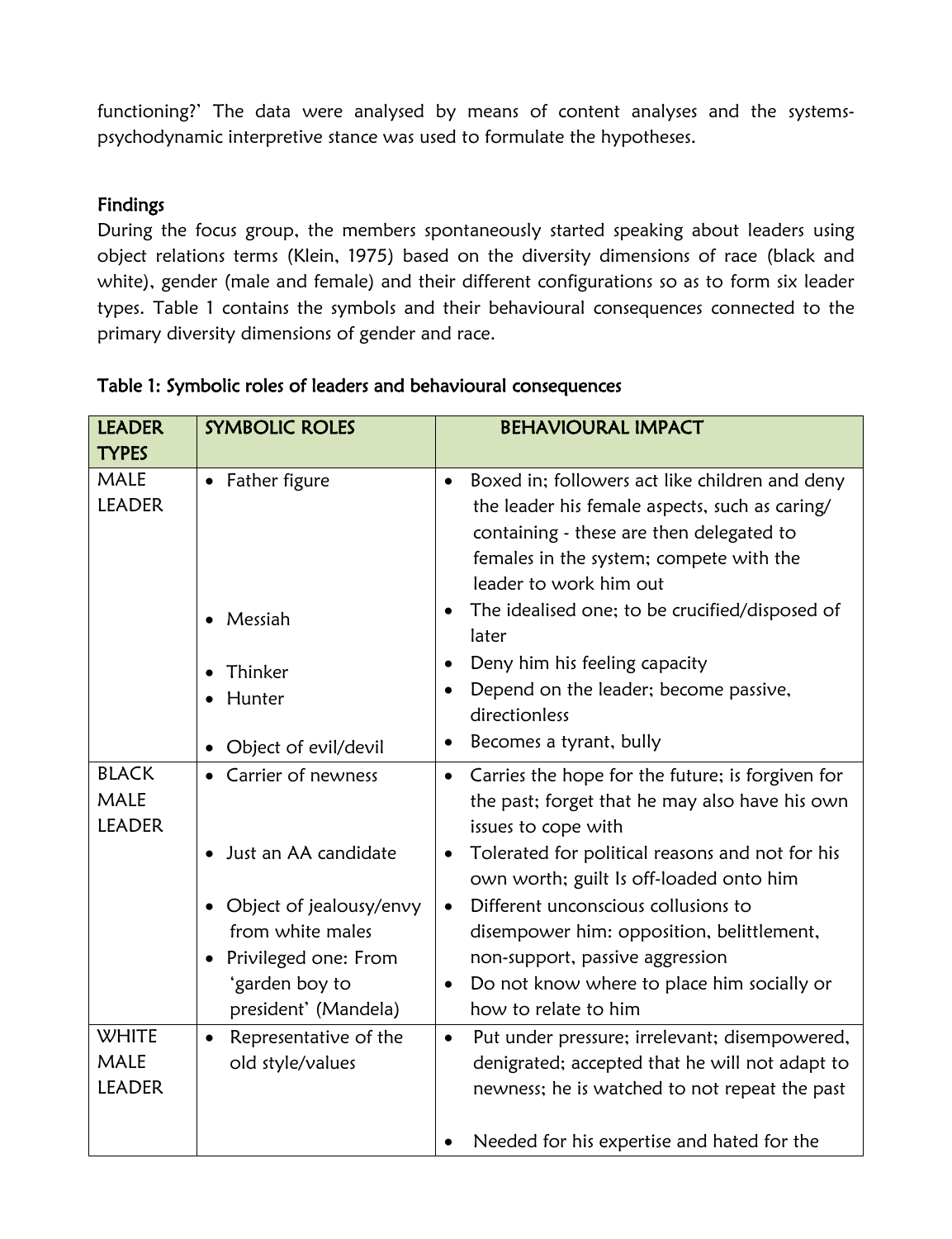|                                                | A love/hate object                                                                                                                                                      | denigration he represents; inputs, even his<br>good works, are minimised                                                                                                                                                                                                                                                                                                 |
|------------------------------------------------|-------------------------------------------------------------------------------------------------------------------------------------------------------------------------|--------------------------------------------------------------------------------------------------------------------------------------------------------------------------------------------------------------------------------------------------------------------------------------------------------------------------------------------------------------------------|
|                                                | The competent one                                                                                                                                                       | Seen as competent - something the new<br>'inpower generation' does not have                                                                                                                                                                                                                                                                                              |
|                                                | Narcissistic leader<br>$\bullet$                                                                                                                                        | Experiences narcissistic injury; feels<br>overwhelmed and blames others for not<br>working; takes on too much responsibility;<br>does the work on his own; micro manages;<br>loses vision/perspective; becomes prescriptive/<br>instructional/moralising/rude                                                                                                            |
| <b>FEMALE</b><br><b>LEADER</b>                 | Mother<br>$\bullet$<br>Container/womb<br>$\bullet$<br>Mother Teresa/Florence<br>$\bullet$<br>Nightingale<br>$\bullet$<br>Organiser<br>Multiskilling expert<br>$\bullet$ | Denies maleness/rational thinking, discipline<br>٠<br>Experiences strong feelings for followers<br>Takes care of others; nurses the wounds;<br>carries the hope<br>Gets caught up in maintenance; clerical; no<br>capacity for higher-order functions, such as<br>strategic thinking, understanding dynamics,<br>complexity<br>Overloaded; easily burnt-out<br>$\bullet$ |
| <b>BLACK</b><br><b>FEMALE</b><br><b>LEADER</b> | Nanny/substitute<br>mother<br>$\bullet$ Ally<br>Winnie Mandela                                                                                                          | Servant; cleans up; picks up the pieces<br>٠<br>Used by white males to build relationships<br>$\bullet$<br>with black males<br>Anarchist; detached from the system; feared,<br>$\bullet$<br>becomes very powerful and then loses power;<br>has little longevity (succession influence)                                                                                   |
| <b>WHITE</b><br><b>FEMALE</b><br><b>LEADER</b> | The lesser one - not<br>$\bullet$<br>good enough<br>Ally                                                                                                                | Not the man the system needs (cultural<br>$\bullet$<br>stereotypes<br>For the black man to build relationships with<br>$\bullet$<br>white men for power                                                                                                                                                                                                                  |
|                                                | More acceptable white<br>representative<br>Object of envy                                                                                                               | Represents all whites; feels used<br>$\bullet$<br>From white males for having new power;<br>$\bullet$<br>links up more easily with the new black<br>power                                                                                                                                                                                                                |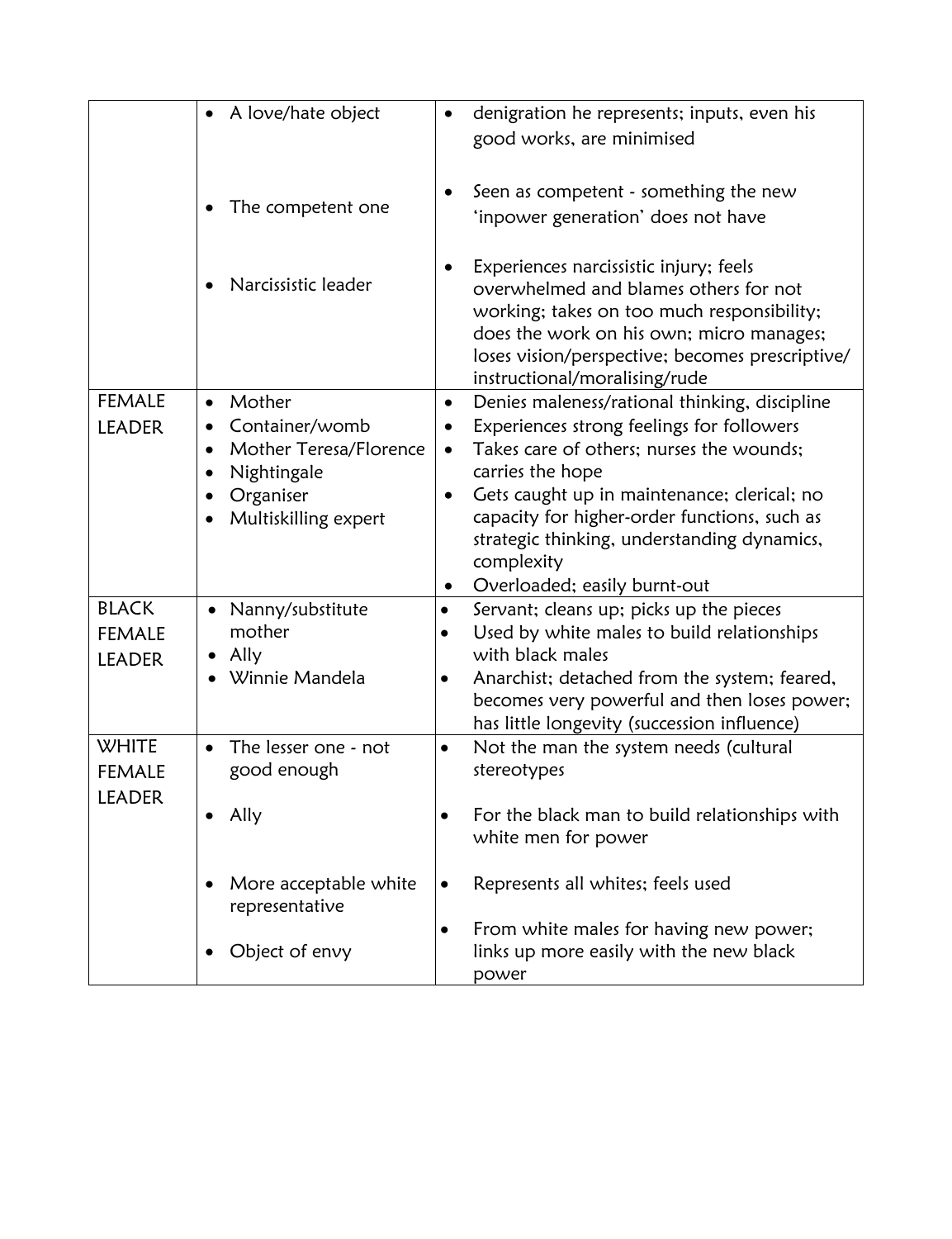#### **Discussion**

The results of this study seem to indicate that leaders are manipulated out of role or are given certain symbolic roles that may have a negative effect on their functioning. The authors find that leaders are unconsciously used by their colleagues and teams to represent specific symbols for the other. These behaviours can at best be explained as the system's unconscious defences against the leaders as an object. In other words, the system is using leaders in their personal capacity as a dumping ground for its own unconscious agendas. These defences influence the leader's task behaviour, performance and feelings of wellbeing, both in a destructive and constructive manner. Our analysis seems to indicate that symbolic roles have an impact on all of the constructs in the CIBART model.

Leaders seem to experience intra-personal conflict as a result of role confusion. This results from their inability to differentiate between legitimate and symbolic roles. They may struggle with understanding how they have ended up in the symbolic role and may even feel surprised at how their behaviour has changed over time. The intensity and weight of others' feelings (love and hate), expectations and de-authorisation may be just too much to carry in the long run, which results in self-doubt, anger and frustration. Anger directed at the self may also follow once they realise how they have allowed themselves to be used in these roles. They may even feel that they have 'lost' themselves in the process and are contaminated by all the outside influences. Interpersonal conflict can result from overstepping the boundaries of the given role, becoming too powerful, not playing the role according to the expectations of the team, and attempting to change, redefine or relinquish the role. Boundaries, which include roles, contain anxiety and most employees would prefer little or no change to these boundaries. Team members may, therefore, not allow leaders to change their symbolic roles at will, especially if the roles played by the leaders are containing and nurturing. Leaders who have been typecast as privileged, evil or not good enough may find it particularly difficult when trying to change others' perceptions of themselves or change their roles.

Identity conflicts also seem to result from symbolic roles. Leaders may end up in symbolic roles with associated values that are not congruent with their own. Their personal values may even change as a result of symbolic roles. They may identify with the role to such an extent that they become what the team wants them to be. This may result in intra-psychic conflict, which may include shame and guilt. Being stuck in a symbolic role may also result in leaders feeling devalued when not offered the opportunity to show all sides of themselves.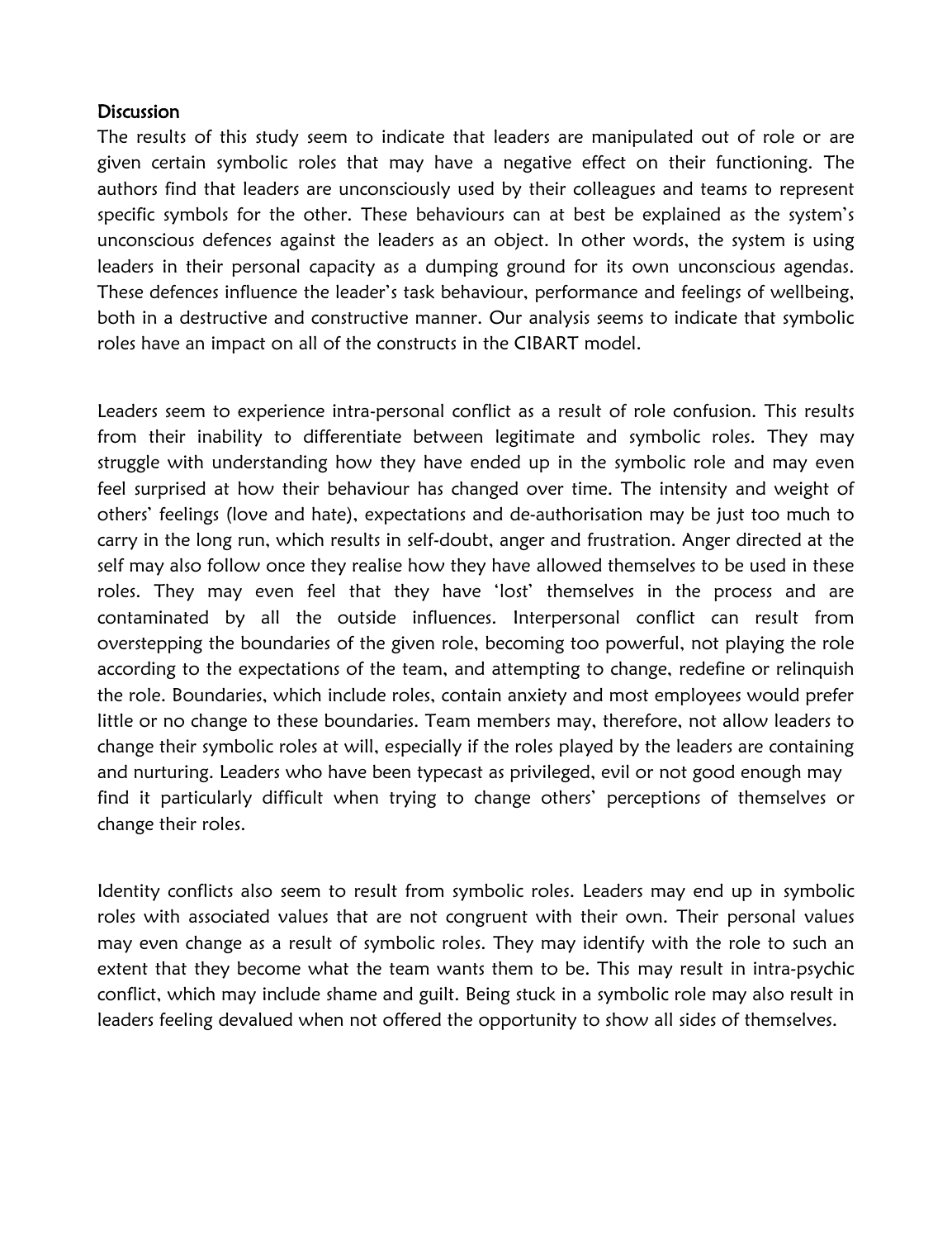Although boundaries are mostly functional, the boundaries of symbolic roles can, however, be rather restrictive. Employees have clear expectations of how leaders in specific roles should act. Attempts to cross these symbolic role boundaries may be met with a great deal of resistance by others and interpersonal conflict may result from this. Changing or relinquishing a symbolic role may create anxiety in a system and the leader's behaviour may be interpreted as aggressive or hostile. In terms of authorisation, it seems that leaders may initially feel flattered by some of the symbolic roles which they have been required\*to take on. They may experience the role very positively and feel authorised by the support of the team. Once, however, they become aware of the seduction and get 'killed off', they temporarily lose most of the role power and have to rely on personal power to overcome the crisis. The restrictions of some of these symbolic roles may also limit their authority. They may feel boxed in and unable to use their personal power in the role. Many leaders have reported feeling de-authorised in symbolic roles as well as being unable to renegotiate the role. Female leaders have also reported feelings of being overwhelmed by the dependency of others when they find themselves in nurturing roles. What started off as a positive experience may become a burden and this type of symbolic role may even strip them of their legitimate leadership authority.

A great deal of conflict seems to exist between the normative, the experiential and the phenomenal roles when leaders represent certain symbols. Normatively, they may have a clear understanding of the job content and experientially, they may have the perception that they are operating according to the prescriptions of the job. Phenomenally, however, the role may be contaminated by the perceptions and expectations of and feedback from others. The role the group expects the leader to play may be different from the job description. What they end up doing on a day-to-day basis is, therefore, somewhat removed from the normative job content. This is often the result of trying to satisfy the needs of others in the system and of getting stuck in the limiting boundaries of the symbolic role. Incongruence between the normative, experiential and phenomenal roles creates anxiety for leaders and they may even end up being 'off task' as a result of this. This role confusion leads to task confusion. It is evident from the analysis that leaders may become involved in a number of anti-task activities when they are confused about their roles. These include emotional, ally, containing, representation, window dressing, nurturing, aggressor, carrier of evil, carrier of competence and substitution tasks. These anti-tasks clearly remove them from the real task, which ultimately results in de-authorisation. Although awareness of the above behavioural dynamics falls outside of the traditional coaching literature and practice, it is our experience that the exploration of these defences is helping leaders to understand the deeper psychological dynamics of their relationships and their own role in them. We also believe that making leaders aware of these symbolic roles and exploring the impact of these on their functioning may assist them in redefining their roles and tasks, re-authorising them and reducing the role anxiety they may experience.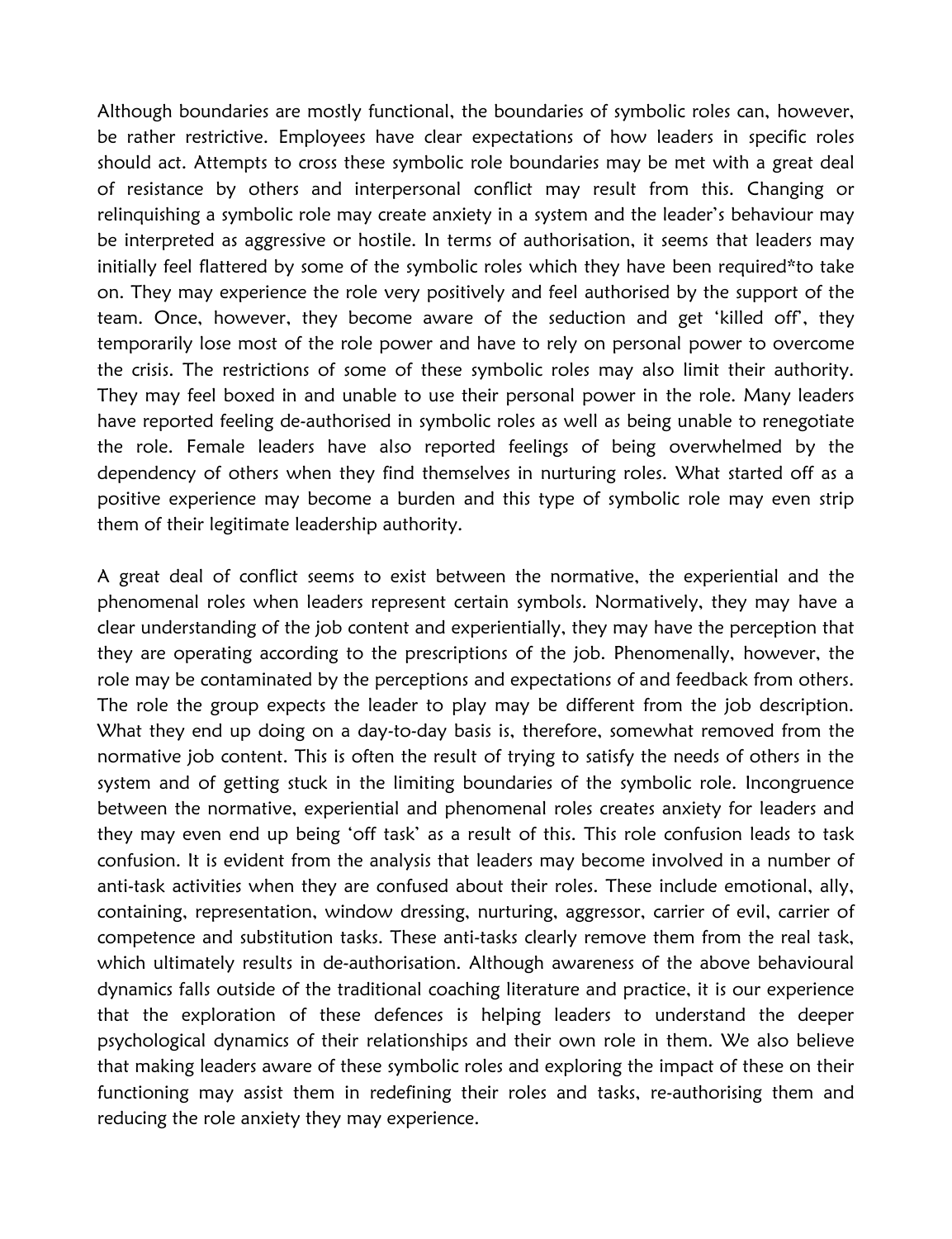#### REFERENCES

Bion, W.R. 1961. *Experiences in groups*. London: Tavistock Publications. ---. 1970. Attention and interpretation. London: Tavistock Publications.

Cilliers, F. and Koortzen, P. 2005. Working with conflict in teams: The CIBART model. HR Future, October: 51-52.

Clutterbuck, D. 2003. Coaching and mentoring at the top. Management Today 19(5):38-40.

Colman, A.D. and Bexton, W.H. 1975. Group relations reader 1. Jupiter: The AK Rice Institute.

Colman, A.D. and Geller, M.H. 1985. Group Relations Reader 2. Jupiter: The A.K. Rice Institute.

Czandcr, W.M. 1993. The psychodynamics of work and organizations. New York: Guilford Press.

French, R. and Vince, R. 1999. *Group relations, management, and organization*. New York: Oxford University Press.

Garman, A.N., Whiston, D.L. and Zlatoper, K.W. 2000. Media perceptions of executive coaching and formal preparation of coaches. Consulting Psychology? Journal: Practice and Research 52(3): 201—205.

Goldsmith, M., Lyons, L. and Freas, A. 2000. Coaching for leadership: How the world'<sup>s</sup> greatest coaches help leaders learn. San Francisco: Jossey-Bass.

Gould, L.J., Stapley, L.F. and Stein, M. 2001. The systems psychodynamics of organisations. London: Kamac.

Hall L.M. and Duval, M. 2004. Neurosemantic coaching. HR Future, January: 4-7.

Hillary, D. 2003. Executive coaching. HR Future, October: 10-11.

Hirschhom, L. 1993. The workplace within: Psychodynamics of organisational life. Cambridge: MIT Press.

Hufiington, C., Armstrong. A. Halton, W., Hoyle, L. and Pooley, J. 2004. Working below the surface: The emotional life of contemporary organisations. London: Kamac.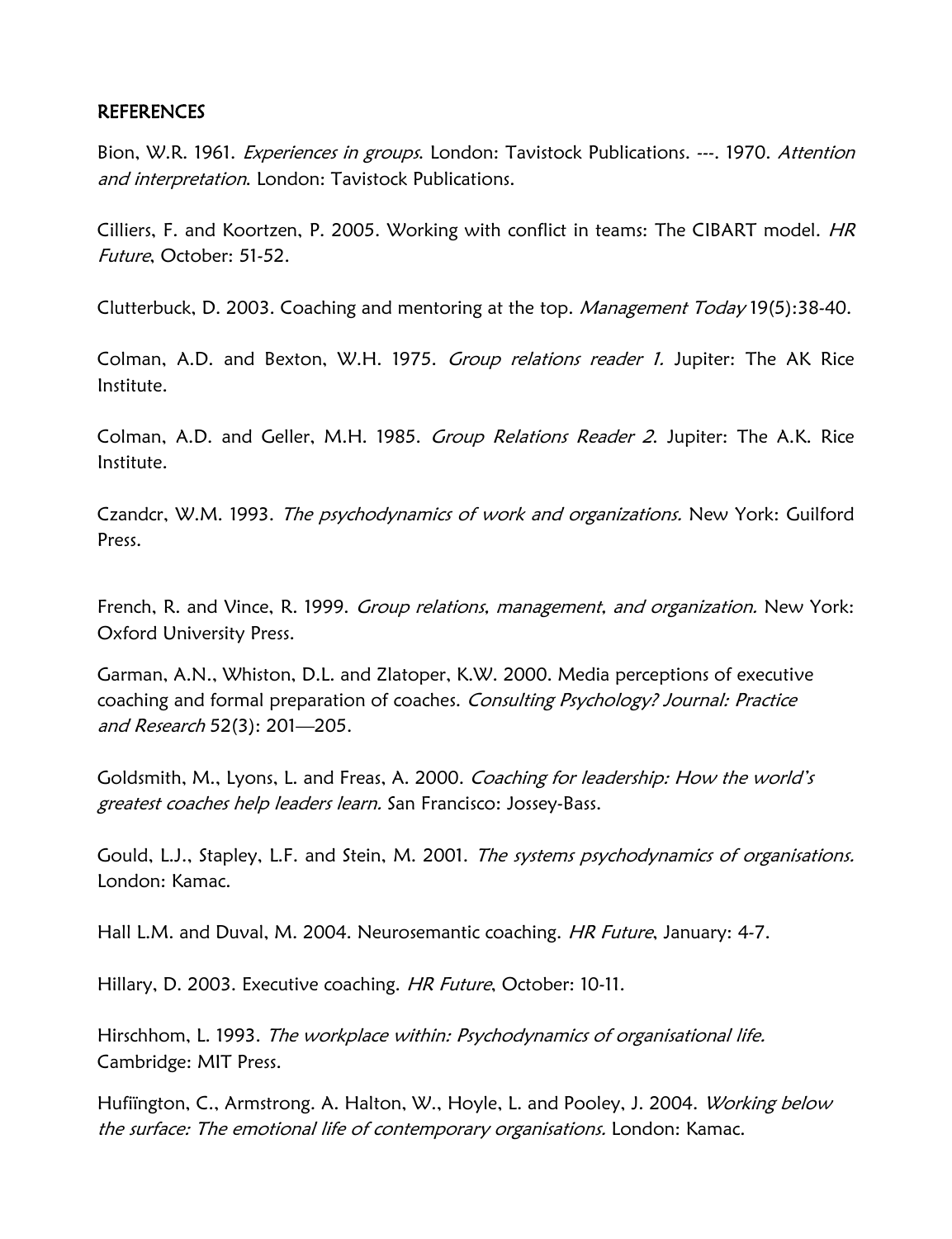Kilburg, R.R. 2000. Executive coaching: Developing managerial wisdom in a world of chaos. Washington: APA.

King, P. and Eaton, J. 1999. Coaching for results. Industrial and Commercial Training 31(4): 145-148.

Klein, M. 1975. *Envy and gratitude and other essays 1946-1963*. London: Hogarth Press.

Koortzen, P. and Cilliers, F. 2002. The psychoanalytical approach to team development. In R.L. Lowman (ed.). Handbook of organizational consulting psychology. San Francisco: Jossey-Bass.

Lawrence, W.G, Bain, A. and Gould, L. 1996. The fifth basic assumption. London: Occasional paper.

Lawrence, W.G. 1999. Exploring individual and organisational boundaries: A Tavistock open systems approach. London: Kamac.

Lowman, R.L. 2002. The handbook of organizational consulting psychology. San Francisco: Jossey-Bass.

Menses, I.E.P. 1993. The functioning of social systems as a defence against anxiety. London: Tavistock Institute of Human Relations.

Meyer, M. and Fourie, L. 2004. Mentoring and coaching: Tools and techniques for implementation. Randburg: Knowres.

Miller, E.J. 1976. Task and organisation. New York: Wiley. --- 1993. From dependency to autonomy: Studies in organization and change. London: Free Association Books.

Neumann, I.E., Kellner, K. and Dawson-Shepherd, A. 1997. Developing organisational consultancy. Oxford: Routledge.

Obholzer, A. and Roberts, V.Z. 1994. The unconscious at work. Oxford: Routledge.

Peltier, B. 2001. The psychology/ o f executive coaching: Theory and application. New York: Brunner-Routledge.

Schein, E. 2005. Course in career and executive coaching. Pretoria: Unisa.